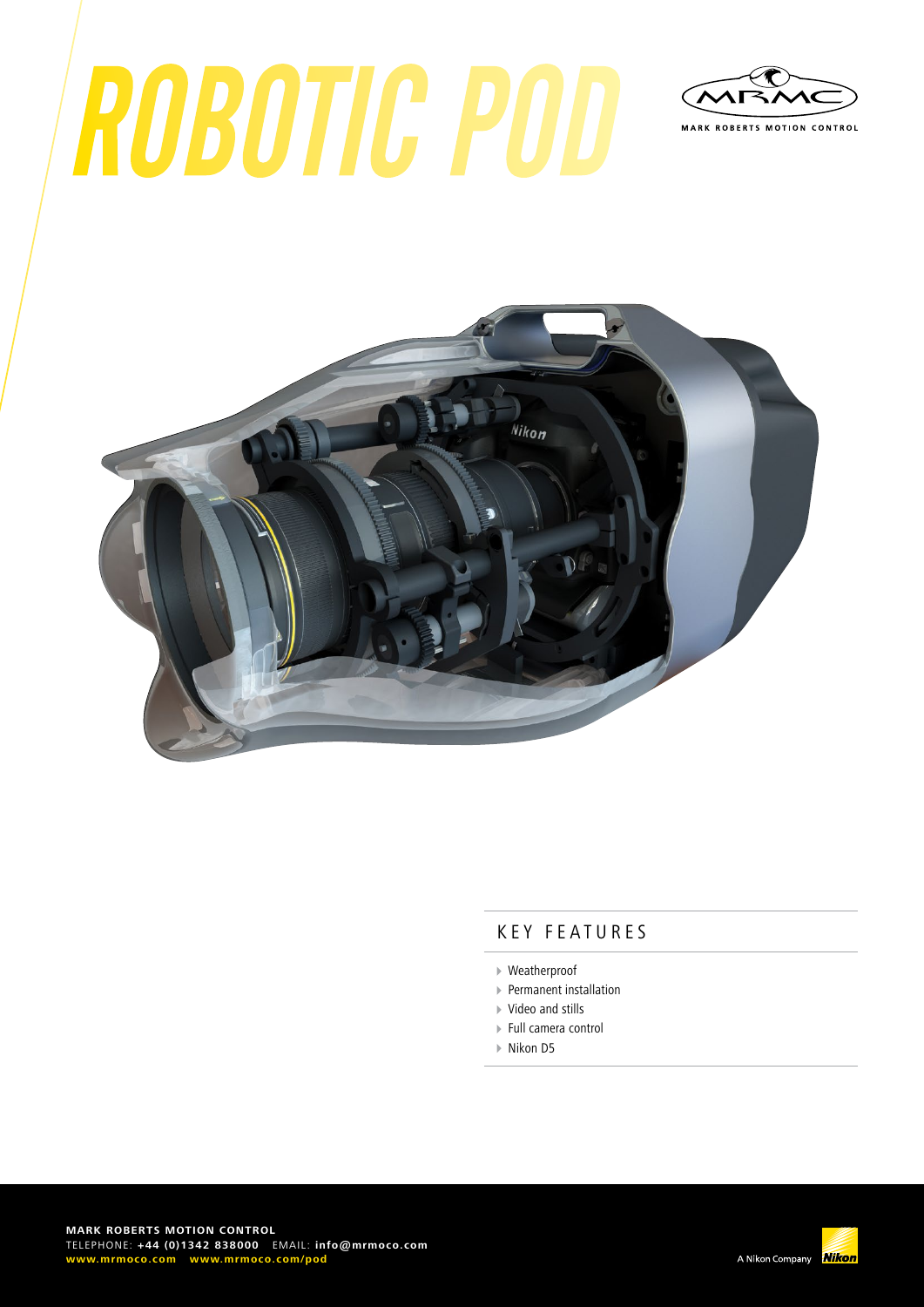

| TECHNICAL INFORMATION                     |                                                                                                                                                                                                                                                                                                                                                                                         |
|-------------------------------------------|-----------------------------------------------------------------------------------------------------------------------------------------------------------------------------------------------------------------------------------------------------------------------------------------------------------------------------------------------------------------------------------------|
| Weight                                    | Robotic Pod Between 7-10kg depending upon the unit<br>▶ 24-120mm Pod: 8.4kg<br>▶ 24-70mm Pod: 8.5kg<br>▶ 70-200mm Pod: 9.2kg<br>▶ 80-400mm Pod: 9.7kg<br>▶ 200-500mm Pod: 10.5kg<br>Arm 11.8kg<br>Roll Arm 4.71kg<br>Connection cable (umbilical)<br>▶ 5m: 1.10kg 10m: 2.10kg 15m: 3.10kg 20m: 4.10kg 30m: 6.10kg<br>Connection cable (short)<br>▶ 320mm: 0.30kg<br>Breakout Box 4.00kg |
| Connections via power supply unit         | RJ45 Gigabit Ethernet (1000 BASE-T) (IEEE 802.3ab)<br>▶ 3G HD SDI Max output 1080p 50/60 FPS<br>▶ 24 VDC 9.2 A                                                                                                                                                                                                                                                                          |
| <b>Power requirements</b>                 | 100 - 240 VAC 16A                                                                                                                                                                                                                                                                                                                                                                       |
| Temperature range                         | $0 - 45$ Degrees Celciuss                                                                                                                                                                                                                                                                                                                                                               |
| <b>Humidity tolerance</b>                 | 0% to 85% relative humidity, non-condensing (built in fan heater)                                                                                                                                                                                                                                                                                                                       |
| Axes speed                                | Pan: $0.001^{\circ} - 180^{\circ}$ per second<br>Tilt: $0.001^\circ - 180^\circ$ per second<br>Roll: $0.001^{\circ} - 90^{\circ}$ per second<br>$\triangleright$ Zoom: 0.001° - 60° per second<br>Focus: $0.001^{\circ} - 60^{\circ}$ per second                                                                                                                                        |
| Accuracy of playback (angular resolution) | 0.3 arc-min                                                                                                                                                                                                                                                                                                                                                                             |
| <b>Still image (Nikon D5)</b>             | ▶ Image sensor: FX, CMOS, 35.9mm x 23.9mm<br>> Total pixels: 21.33 million (20.8 million effective pixels)<br>Frame advance rate: 12 fps, up to 10 fps (CL); 10-12 fps, or 14 fps with mirror up (CH);<br>or 3 fps (quiet continuous mode)<br>▶ ISO sensitivity: ISO 100 to 102400, with a Hi 5 setting of EV (ISO 3280000 equivalent)<br>above ISO 102400                              |
| Video                                     | Frame size (pixels) and frame rate:<br>> 3840 x 2160 (4K UHD): 30p (progressive), 25p, 24p; (internal recording)<br>▶ 1920 x 1080: 60p, 50p, 30p, 25p, 24p; 1920 x 1080 crop: 60p, 50p, 30p, 25p, 24p;<br>1280 x 720: 60p, 50p<br>> Actual frame rates for 60p, 50p, 30p, 25p, and 24p are 59.94, 50, 29.97, 25, and<br>23.976 fps via SDI                                              |
| Multi Head Controller software MHC        | Available as a 32 bit or 64 bit installer and will need a licence key to activate                                                                                                                                                                                                                                                                                                       |
| <b>Computer requirements</b>              | Minimum requirements:<br>▶ Windows 10<br>▶ Intel i3 CPU (Intel i5 recommended)<br>▶ 4GB of RAM (8GB recommended)<br>▶ Ethernet adapter<br>A graphics card with support for OpenGL v4.3 or greater                                                                                                                                                                                       |

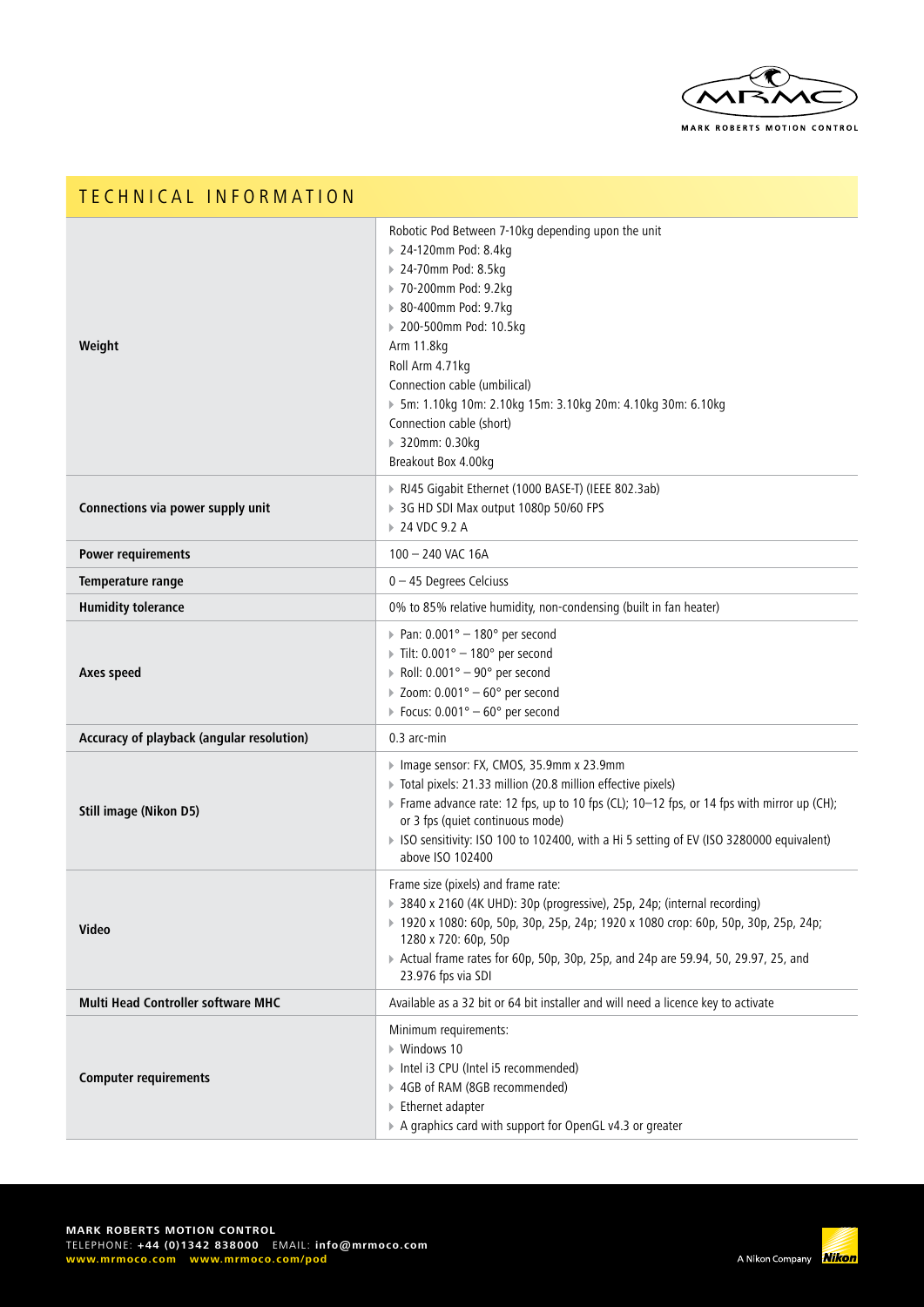

## SIZE

- $\triangleright$  Total height 519-580mm (dependant on lens type)
- Total width 578mm
- $\triangleright$  Operational space  $\sim$  1.2m3





## PERIPHERALS AND ACCESORIES

#### WHATS IN THE BOX?



# CABLES INCLUDED:

- Long umbilical cable
- Arm to roll/pod cable
- Mains cable
- ▶ Long ethernet cable

#### TOOLS INCLUDED:

- ▶ 19mm ring spanner
- Allen key set

Mounting plate<br>and clamps